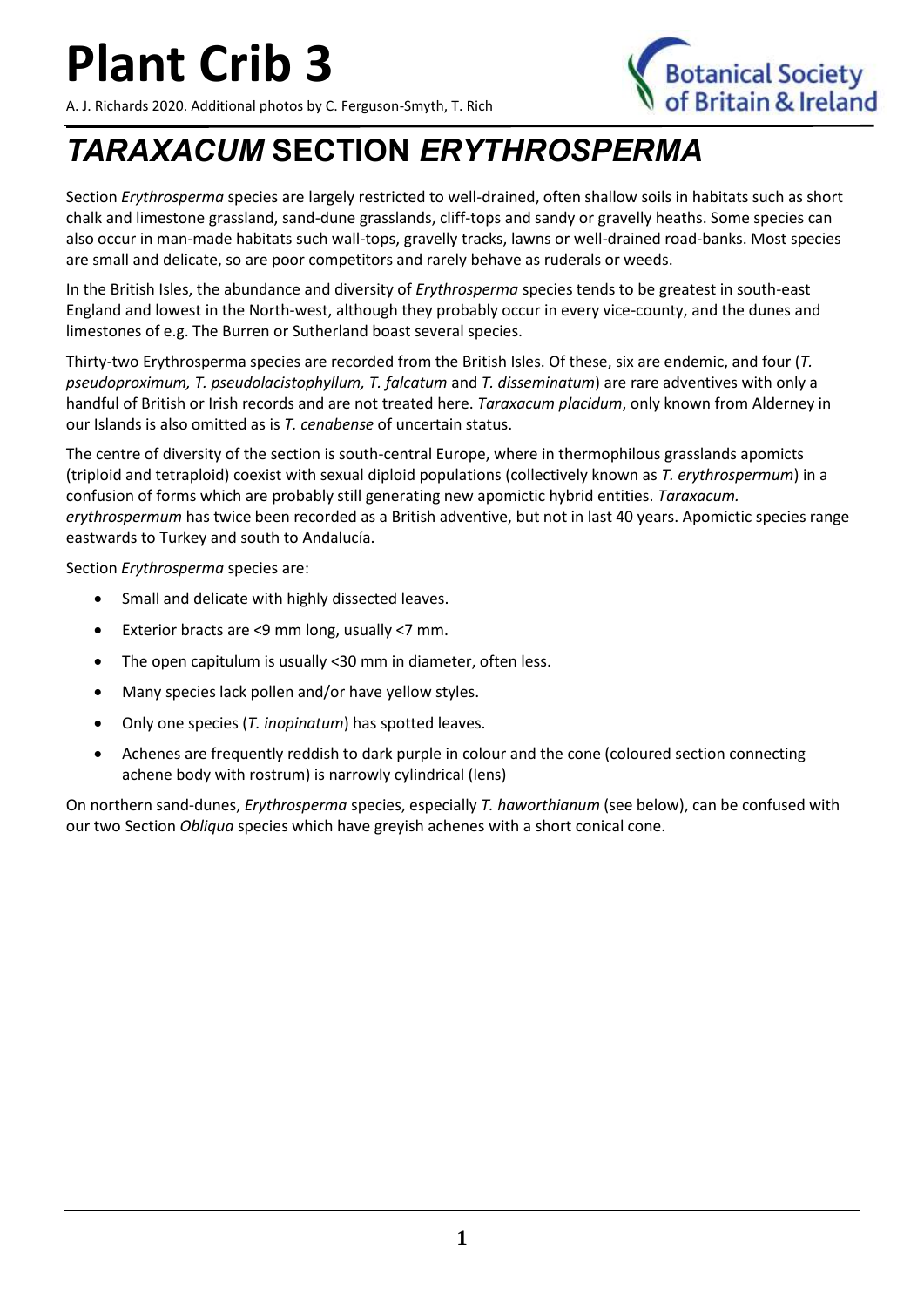A. J. Richards 2020. Additional photos by C. Ferguson-Smyth, T. Rich



- **1a.** Species lacking pollen (check stigmas with a lens) or only a few grains present (2a-2b) (for lead 1b see page 5)
- 2a. Ligules partly in-rolled, pointed, reddish at tip; capitulum rarely opening fully **T. argutum**



- **2b.** Ligules flat, square-ended, capitula opening fully in good light (3a-3b)
- **3a.** Leaves spotted and blotched (uniquely in this section), achenes dark red. Atlantic Britain.

**T. inopinatum**



**3b.** Leaves not spotted, rarely blotched on interlobes, achenes rarely dark red (4a-4b)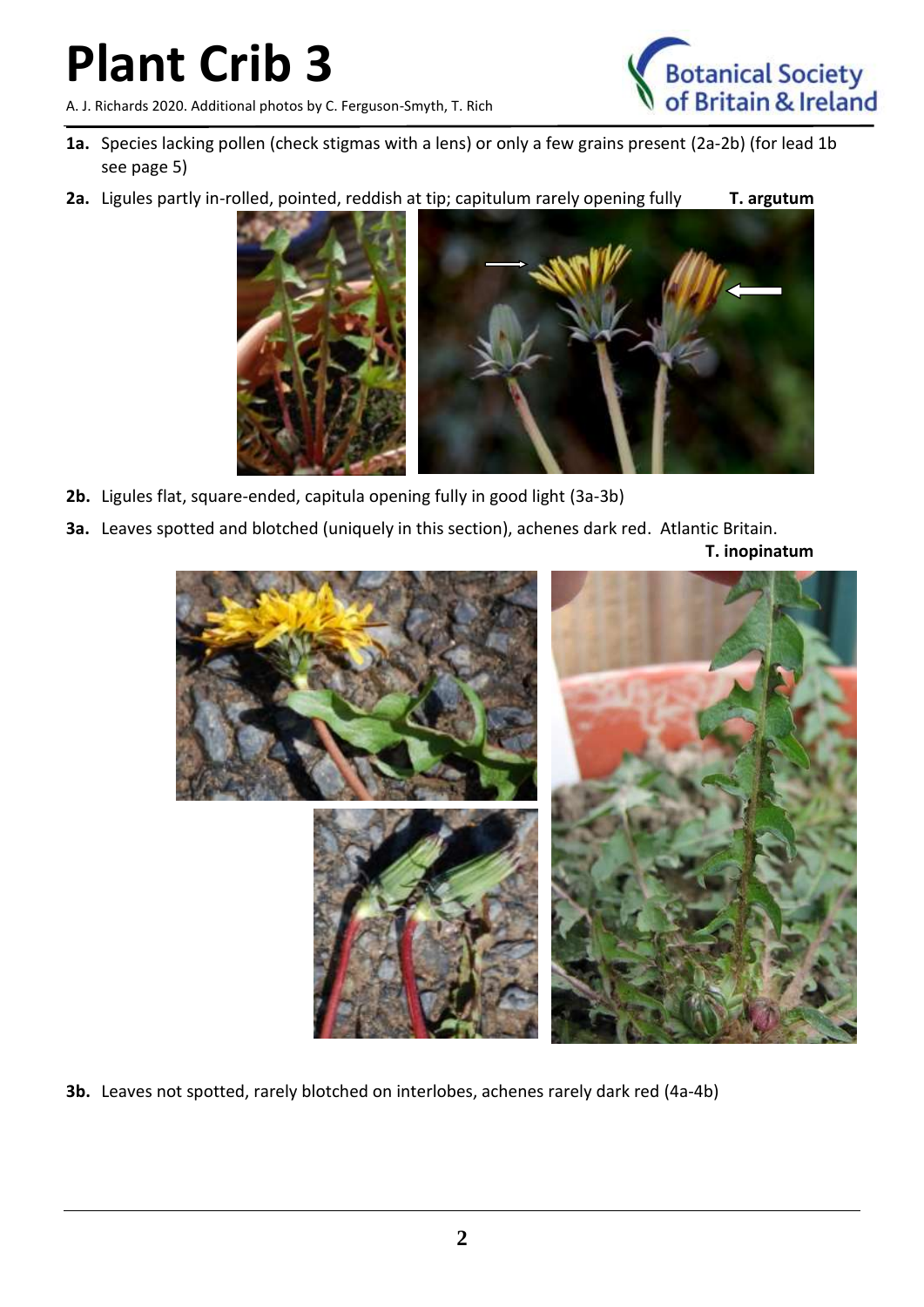A. J. Richards 2020. Additional photos by C. Ferguson-Smyth, T. Rich



**4a.** Leaf-lobes >6 in number on each side, poorly differentiated; leaf semi-prostrate, narrowly oblong; ligule with dark teeth. Dry grasslands, lawns, mostly southern **T. glauciniforme**





- **4b.** Leaf-lobes <6 in number on each side (5a-5b)
- **5a.** Exterior bracts <5.5 mm long, erect; achenes dark red to violet-purple when ripe (6a-6b)
- **6a**. Scape completely glabrous, even at apex (lens); ligule teeth dark **T. rubicundum**



**6b.** Scape slightly pubescent when young; ligule teeth yellow **T. parnassicum**

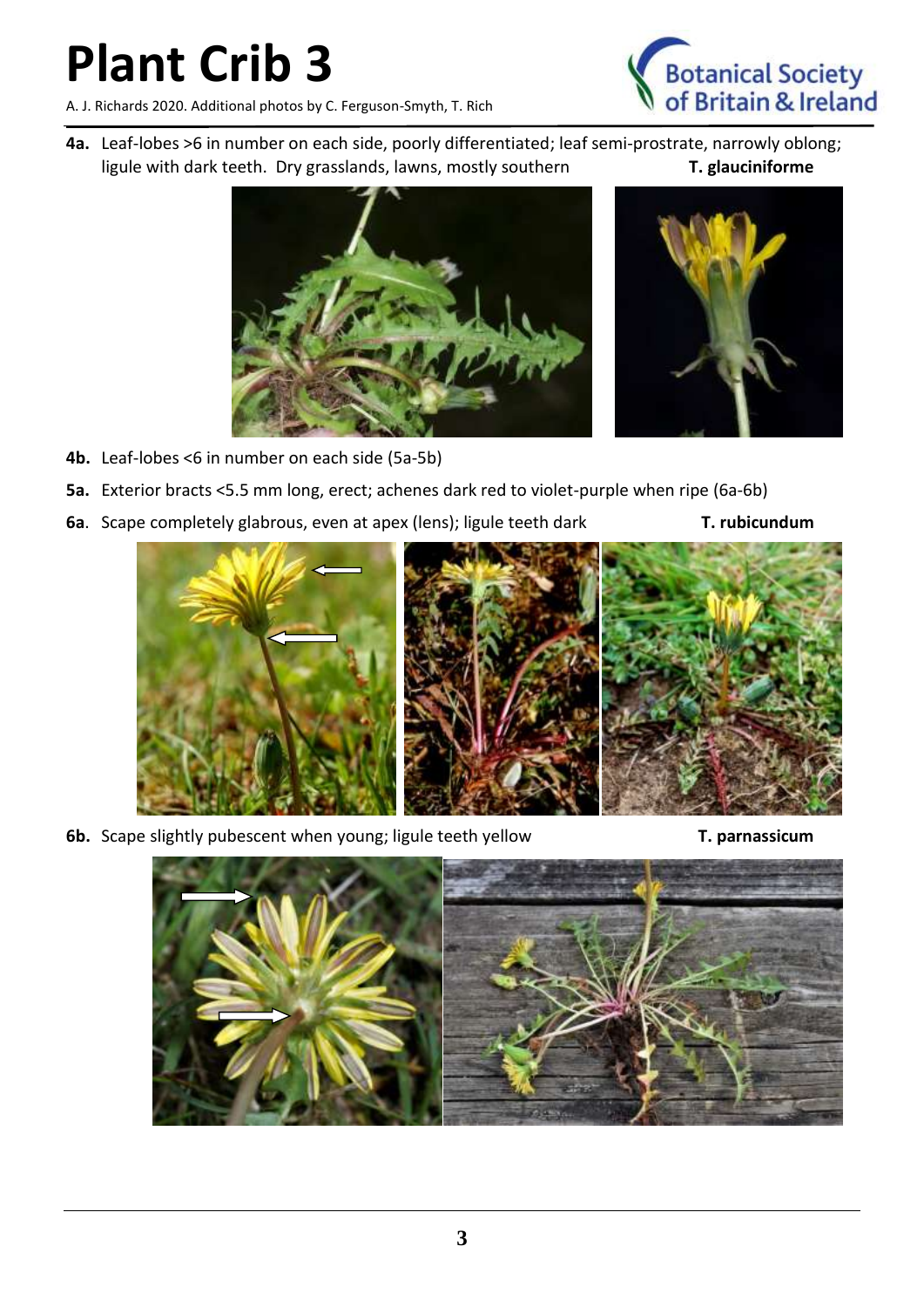A. J. Richards 2020. Additional photos by C. Ferguson-Smyth, T. Rich

- **5b.** Exterior bracts >5.5 mm, recurved to spreading; achenes brown to cinnamon (7a-7b)
- **7a.** At least the lower (outer) exterior bracts reflexed; ligule teeth yellow **T. fulvum**



**7b.** Outermost exterior bracts spreading to somewhat recurved; ligule teeth usually darker than ligule (8a-8b)

**8a.** Exterior bracts spreading, pruinose, bordered, <3 x long as broad, achenes dark brown **T. proximum**



- **8b.** Exterior bracts scarcely pruinose, dark green below, achenes straw-coloured to pale brown (9a-9b)
- **9a.** Ligule stripes brown, teeth reddish; styles discoloured; achene body 3.0 mm. Widespread.

**T. fulviforme**



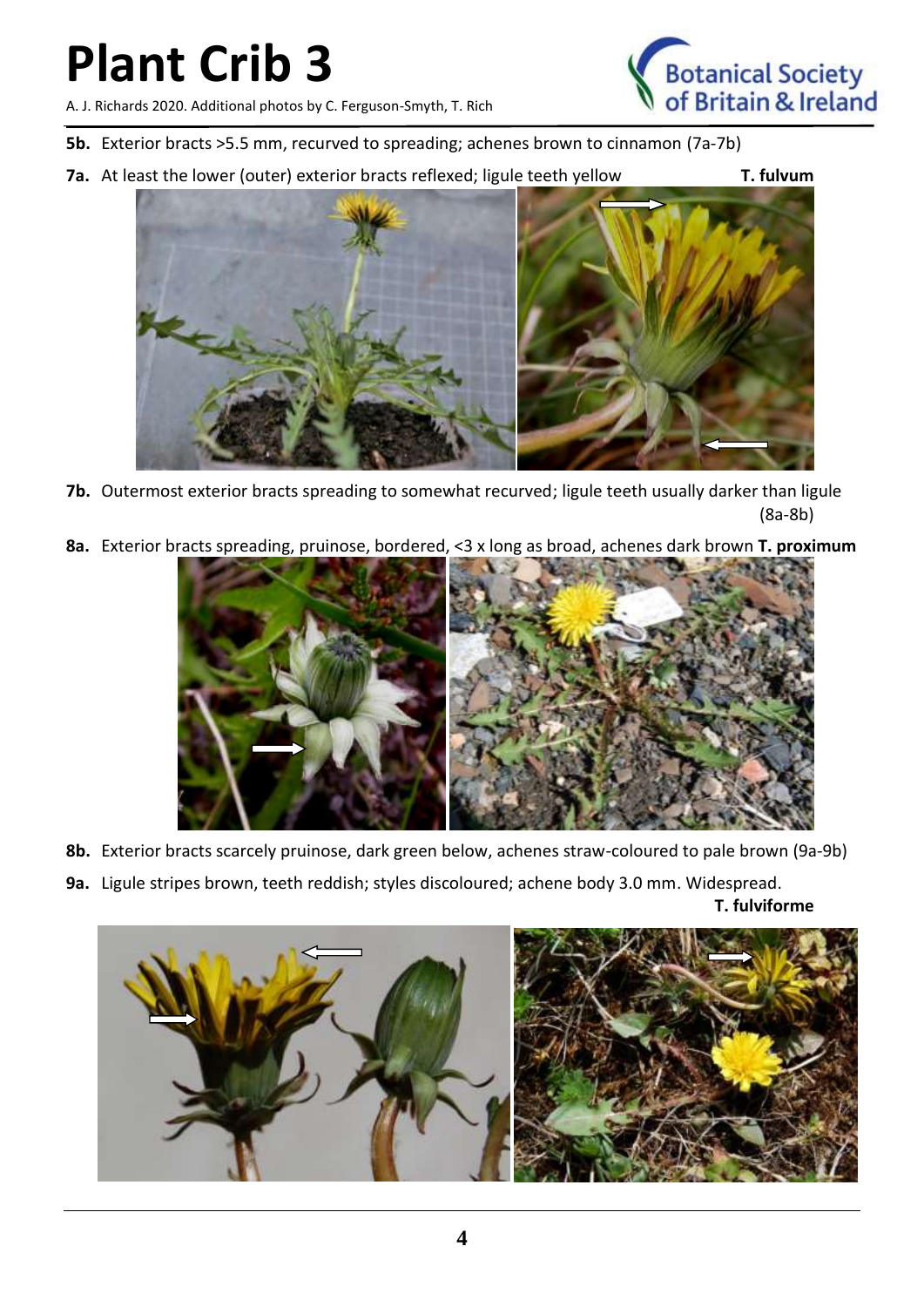A. J. Richards 2020. Additional photos by C. Ferguson-Smyth, T. Rich



**9b.** Ligule striped grey-violet, teeth dark; styles yellow when fresh and dry; achene body 3.5 mm. Orkney and Outer Hebrides **T. tanylepis**



- **1b.** Pollen present, usually abundant (10a-10b)
- **10a**. Lateral leaf-lobes narrowly linear, expanded or even forked near the apex. Sand-dunes, scarce (11a-11b).
- **11a**.Capitulum > 30 mm in diameter when fully open; achene body dark red, 3.5 mm **T. commixtum**





**11b.**Capitulum < 30 mm in diameter when fully open; achene body dark purple, <3.0 mm **T. dunense**

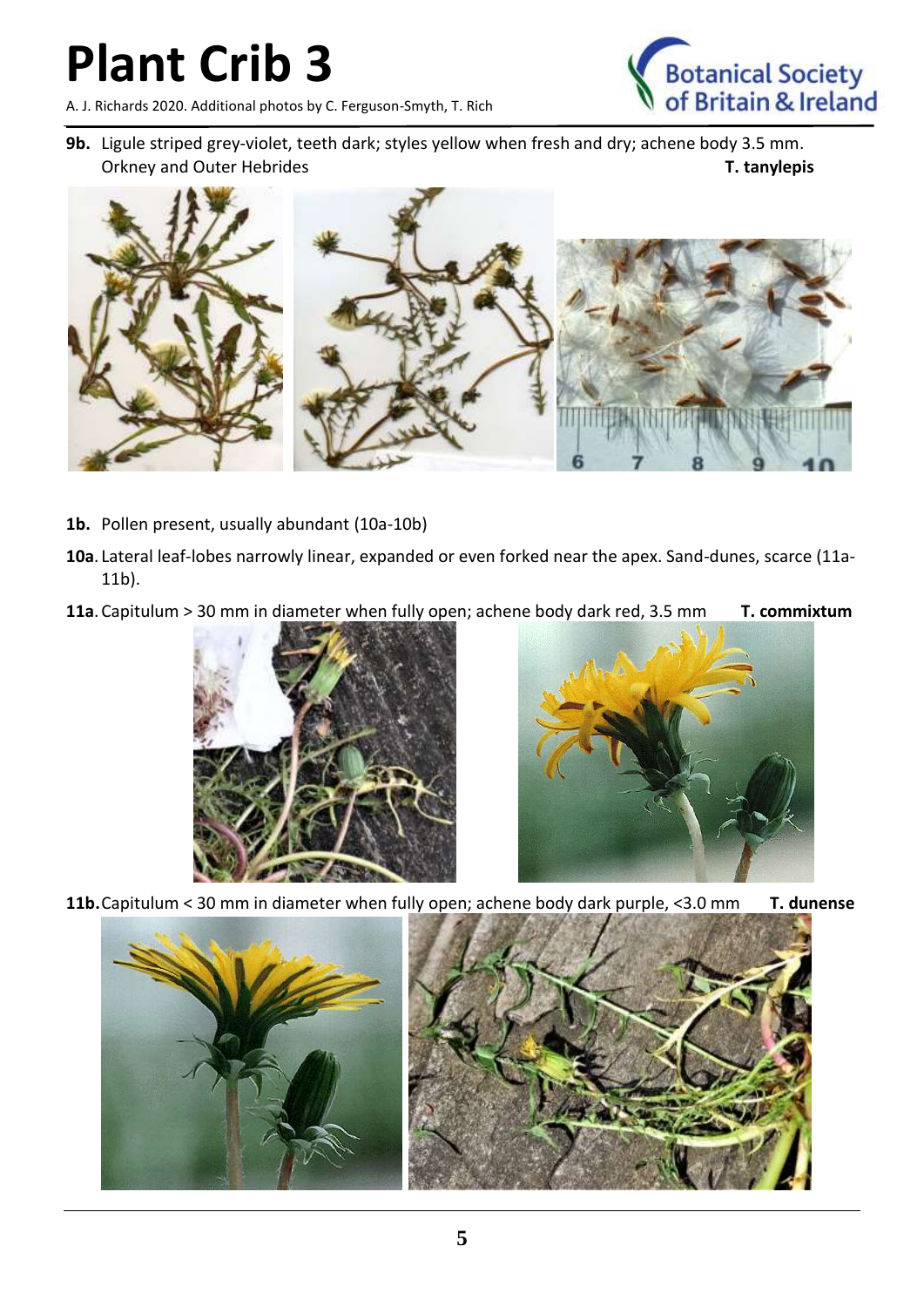A. J. Richards 2020. Additional photos by C. Ferguson-Smyth, T. Rich



- **12a.** Styles yellow, same colour as ligules in fresh and dried condition; leaves narrowly lanceolate, multilobate; exterior bracts <7 mm, ovate, pale-bordered. Northern dunes. (13a-13b)
- **13a.** Ligule stripe reddish; ripe achenes dark purple **T. haworthianum**

(*T. gotlandicum*, which has been recorded from a single location on inland limestone in north-east Scotland is similar but with dark red achenes)

**13b.** Ligule stripe pale silver-grey, or absent; ripe achenes dark red **T. limbatum** 

**12b.** Styles discoloured, darker than ligules in fresh and dried condition; leaves various but usually oblanceolate in outline, deeply dissected into 3-5 lobes. Includes widespread and common species (14a-14b)



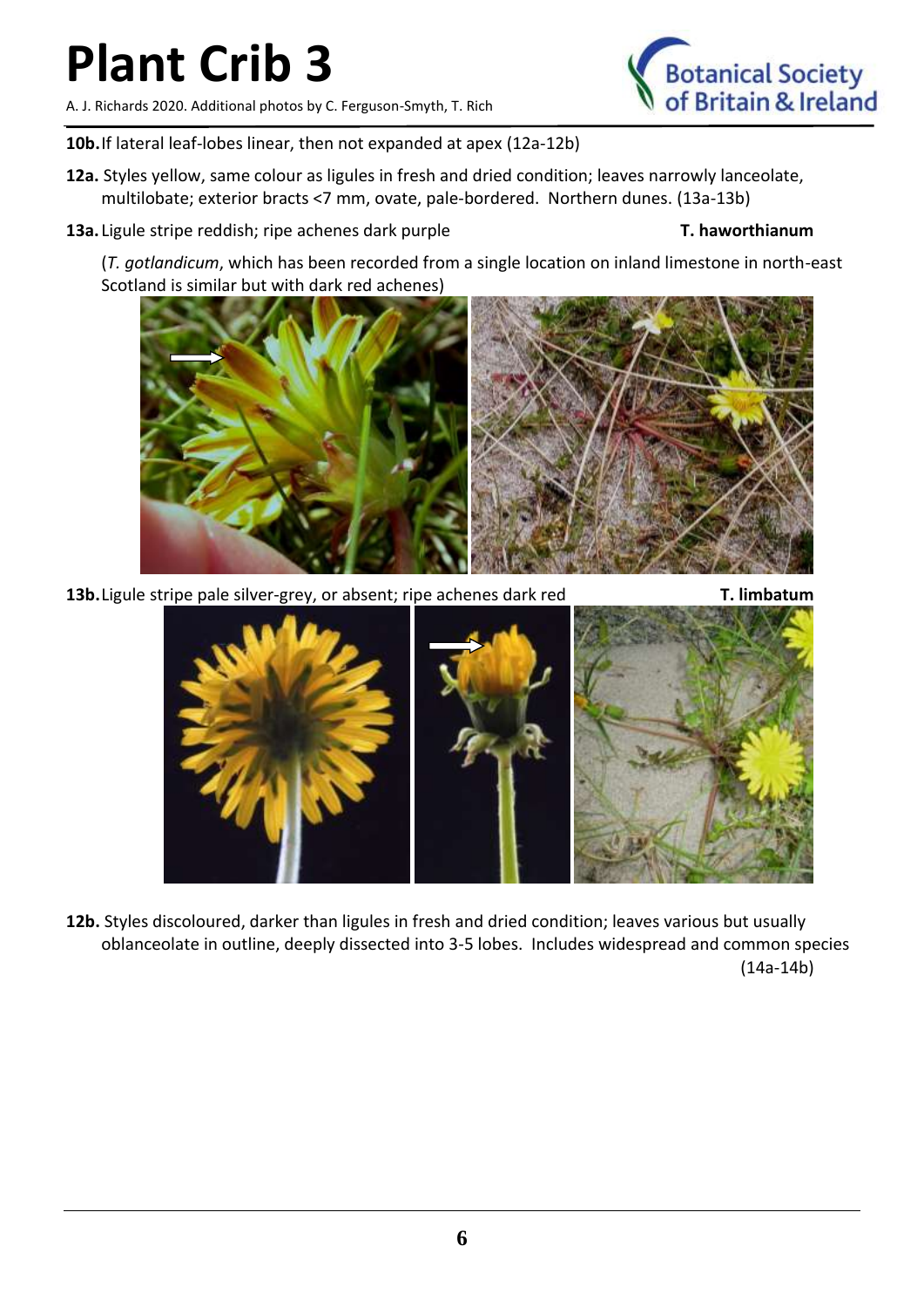A. J. Richards 2020. Additional photos by C. Ferguson-Smyth, T. Rich



**14a.** Ligules short, striped purple, scarcely exceeding inner bracts; exterior bracts recurved, suffused purple at least at apex. Widespread, dunes, heaths **T. brachyglossum** 



- **14b.**Ligules ±twice length of exterior bracts; exterior bracts erect to recurved, not purplish above (15a-15b)
- **15a.**Distal margin of lateral leaf-lobes expanded at the base; exterior bracts spreading, recurved at the apex, pruinose (16a-16b)
- **16a.** Leaves highly contorted; styles dark yellow, drying blackish; ligule stripes purple-brown; mature achenes pale brown. Sand-dunes in the south-east, rare. **T. tortilobum**



**16b.**Leaves crisped at interlobes but not contorted; styles dark yellow, drying discoloured; ligule stripes pinkish-grey; mature achenes chestnut-red. Widespread and frequent **T. lacistophyllum**

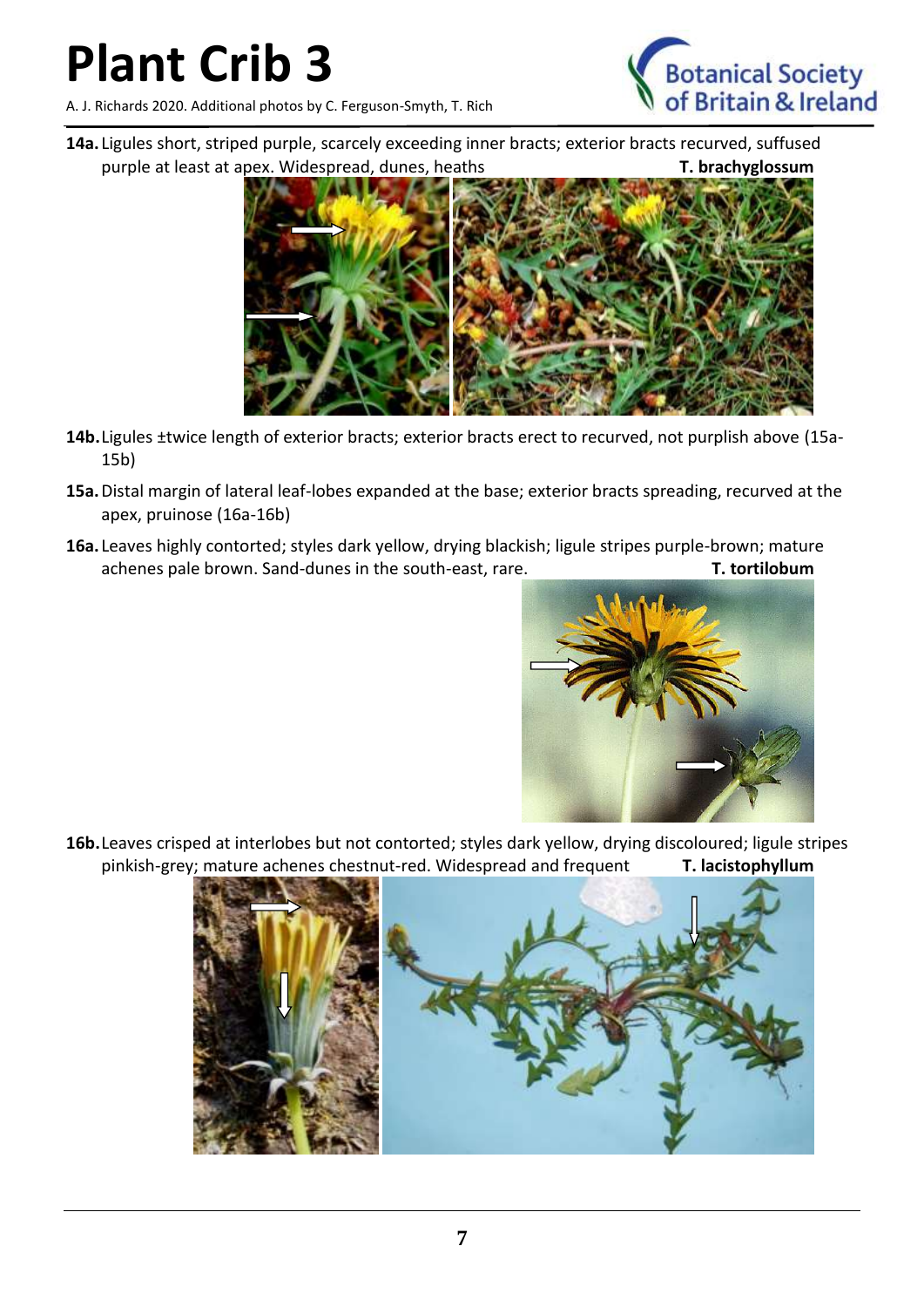A. J. Richards 2020. Additional photos by C. Ferguson-Smyth, T. Rich



- **15b.**Distal margin of lateral leaf-lobes not expanded at base; exterior bracts rarely strongly pruinose (17a-17b)
- **17a.**Petioles narrow, unwinged, brilliant vinous-purple below; outer exterior bracts rounded-cordate at base, conspicuously bordered; ligule stripes grey-brown (widespread and common) **T. oxoniense**



- **17b.**Petioles otherwise; ligule stripes not grey-brown (18a-18b)
- **18a.**Exterior bracts with a conspicuous white or rose-coloured border, but not ovate-cordate at base; ligule teeth yellow (19a-19b)
- **19a**. Exterior bracts narrow, recurved; petioles white **T. wallonicum**



- **19b.**Exterior bracts erect to spreading; petioles suffused purple (20a-20b)
- **20a.** Lateral leaf-lobes arcuate-recurved; exterior bracts erect; achenes dark red when mature. Mostly sand-dunes **T. arenastrum**

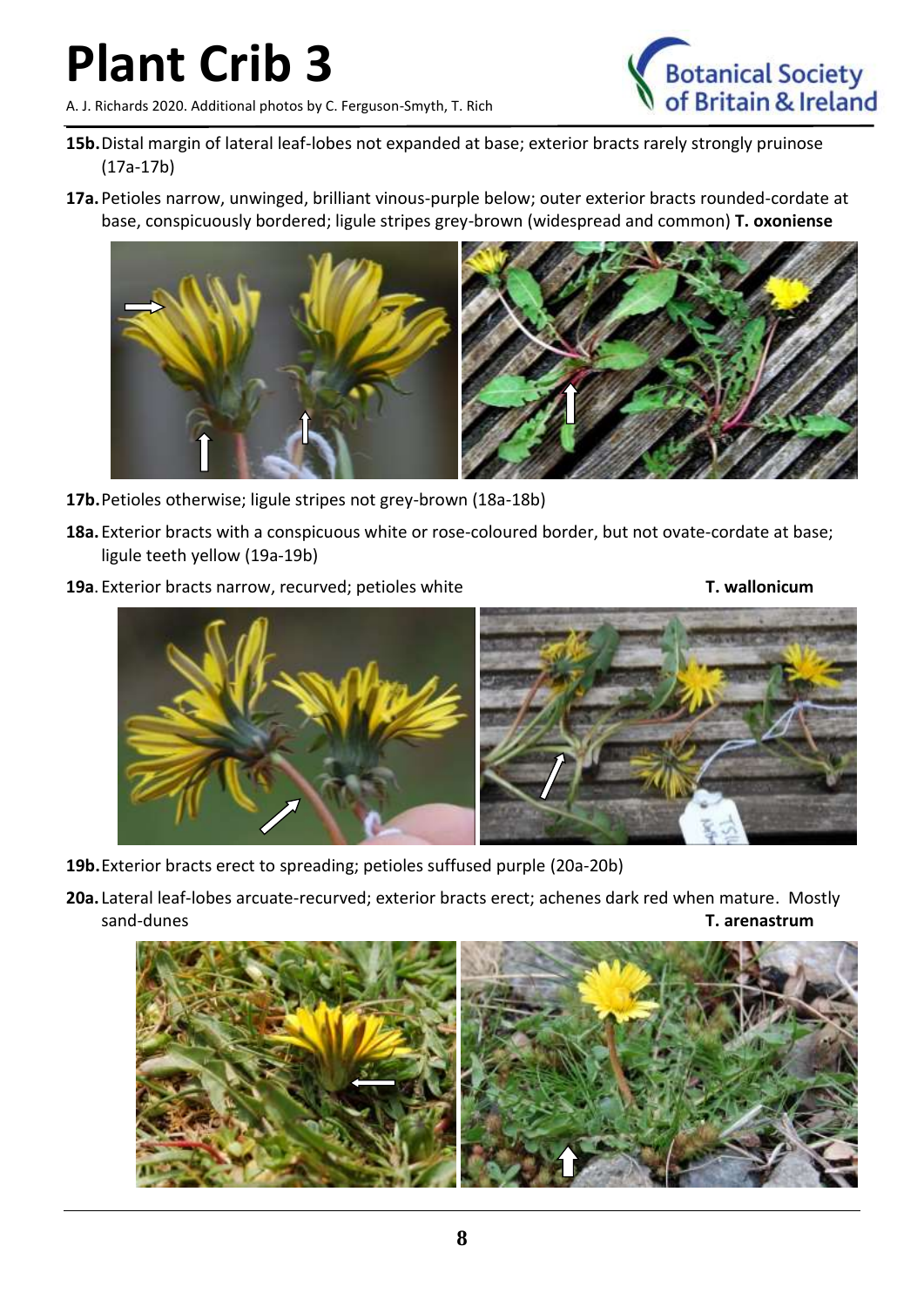A. J. Richards 2020. Additional photos by C. Ferguson-Smyth, T. Rich



**20b.**Lateral leaf-lobes narrowly triangular; exterior bracts recurved distally; achenes grey-brown when mature. South-west and Ireland **T. degelii** 



- **18b.**Exterior bracts unbordered or nearly so; ligule teeth often coloured darker than ligule; petioles various (21a-21b)
- **21a**. Styles yellow in fresh and dried conditions; exterior bracts ovate, spreading, pruinose

**T. proximiforme**



- **21b.**Styles discoloured at least when dry; exterior bracts lanceolate, recurved (22a-22b)
- **22a**. Ligules striped dark purple; apex of inner ligules red; interlobes suffused blackish. Widespread, but uncommon **T. scoticum**

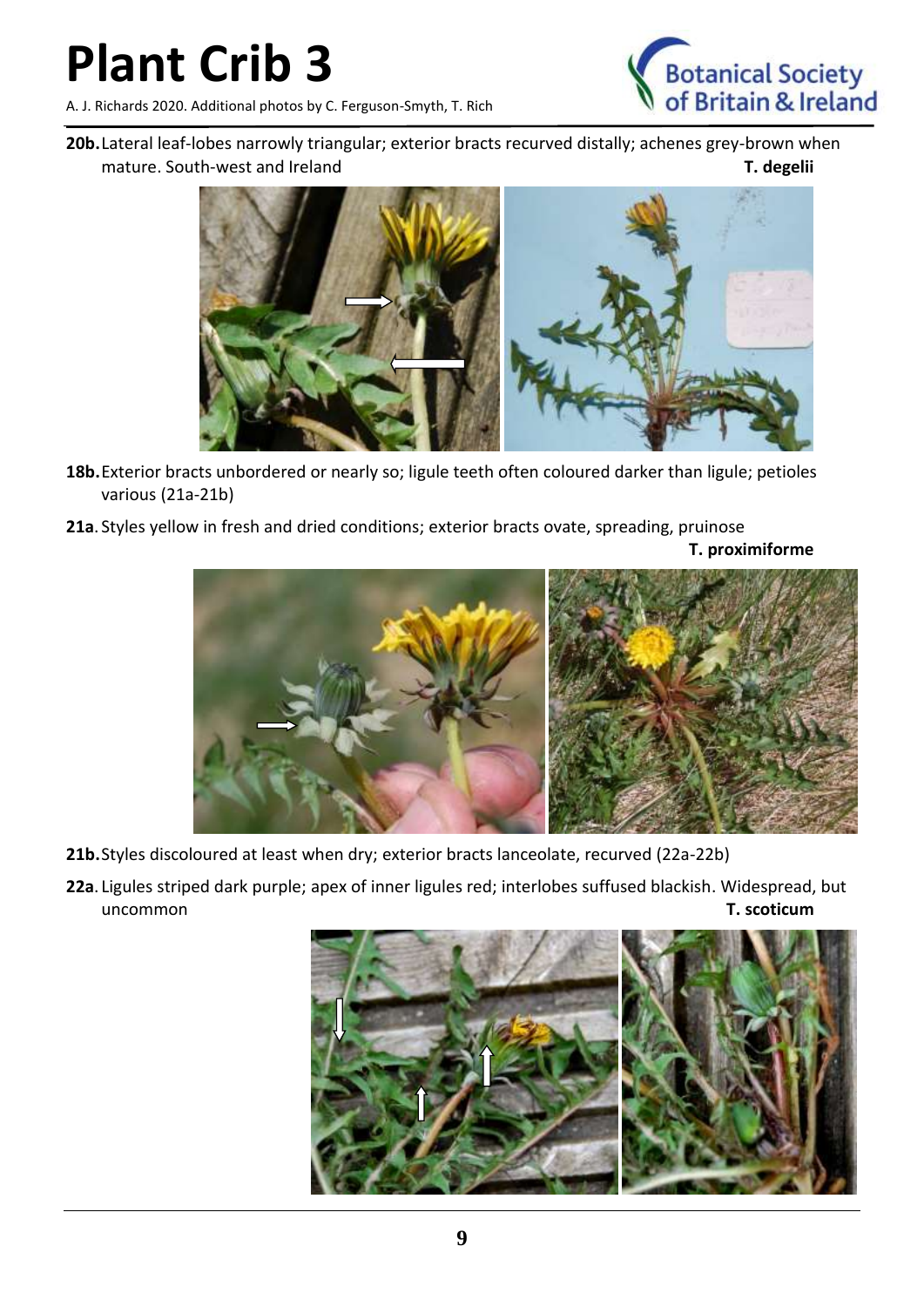A. J. Richards 2020. Additional photos by C. Ferguson-Smyth, T. Rich



- **22b.**Ligules with paler stripes; interlobes green (localised and rare in southern England) (23a-23b)
- **23a.**Involucres narrow, cone-like; exterior bracts narrowly lanceolate, spreading distally; petioles green. Rare, heathy grassland, S. England **T. retzii**



- **23b.**Exterior bracts recurved at apex; petioles purplish (24a-24c)
- **24a.**Terminal lobe linear, sometimes expanded at apex, bearing a single pair of basal lobules; ligule stripes pale reddish; achenes chestnut when ripe. Breckland **T. scanicum**





**24b**.Terminal lobe sagittate, acute, scarcely dentate; ligule stripes grey-violet; achenes pale brown. Chalk grassland, southern England **T. acutum**